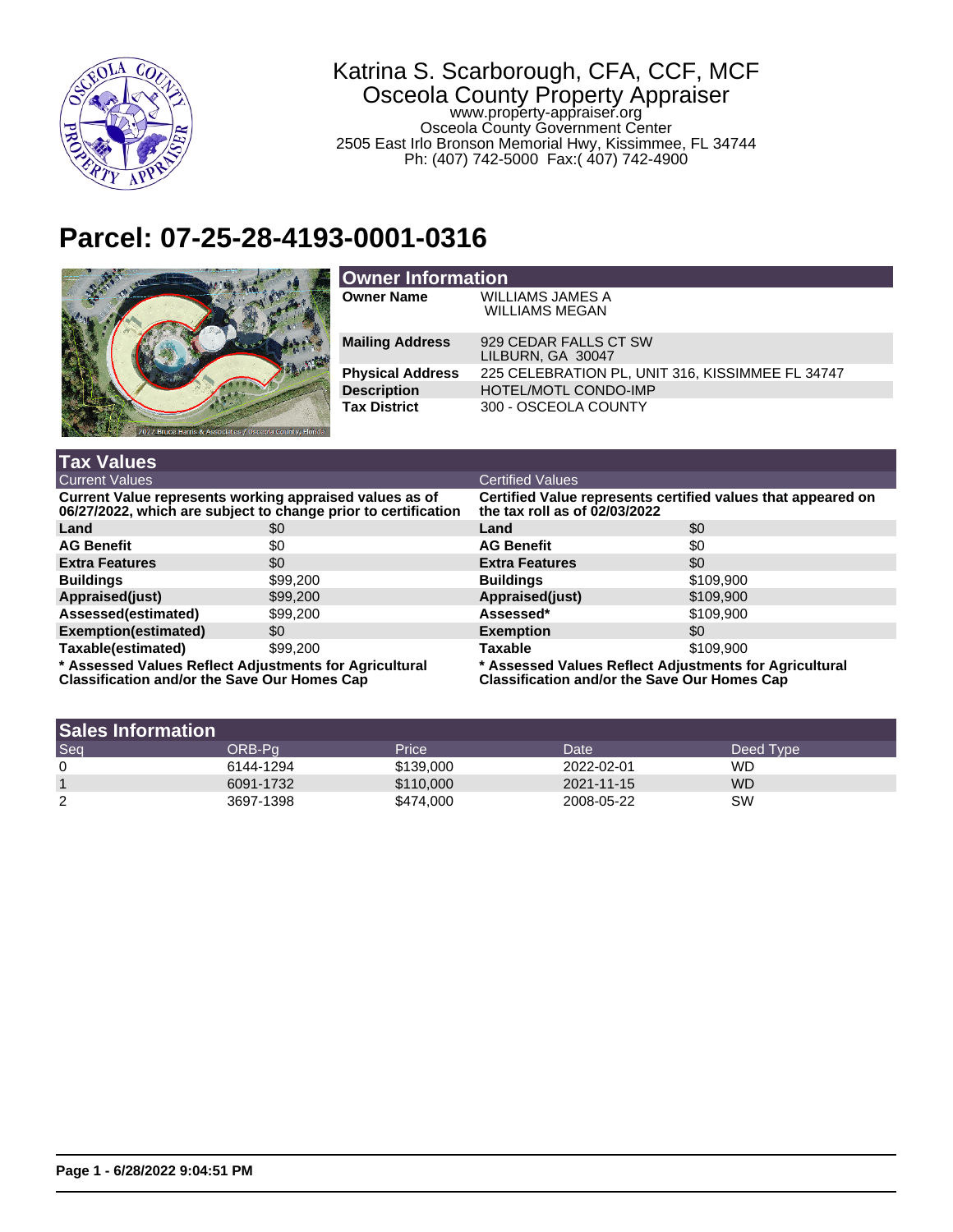| Land Information - Total Acreage: 0.03 |         |       |           |            |  |
|----------------------------------------|---------|-------|-----------|------------|--|
| <b>Land Description</b>                | Units'  | Depth | Land Type | Land Value |  |
| <b>CONDO SQUARE FEET</b>               | 1265.00 | 0.00  | SF        | \$12,700   |  |

| <b>Building Information</b> |                     |                      |                                                                      |
|-----------------------------|---------------------|----------------------|----------------------------------------------------------------------|
| <b>Building 1</b>           |                     |                      |                                                                      |
| <b>Description</b>          | CONDO - HOTEL/MOTEL | <b>Bedrooms</b>      |                                                                      |
| <b>Year Built</b>           | 2008                | <b>Bathrooms</b>     | 2                                                                    |
| Value                       | \$99,200            | <b>Fixtures</b>      |                                                                      |
| <b>Actual Area</b>          | 1265                | <b>Roof Cover</b>    | <b>15 CONCRETE</b>                                                   |
| <b>Heated Area</b>          | 1265                | <b>Exterior Wall</b> | (0.40) 7 FRAME STUCCO  <br>(0.60) 10 CONCRETE BLOCK<br><b>STUCCO</b> |
| Building 1 subarea          |                     |                      |                                                                      |
| <b>Description</b>          | Code                | <b>Year Built</b>    | <b>Total Sketched Area</b>                                           |
| <b>BASE AREA</b>            | <b>BAS</b>          | 2008                 | 1265                                                                 |
|                             |                     |                      |                                                                      |

**Legal Description**

**Legal Description** MONA LISA AT CELEBRATION A CONDO HOTEL CB 12 PG 48 OR 3585/612 UNIT 316